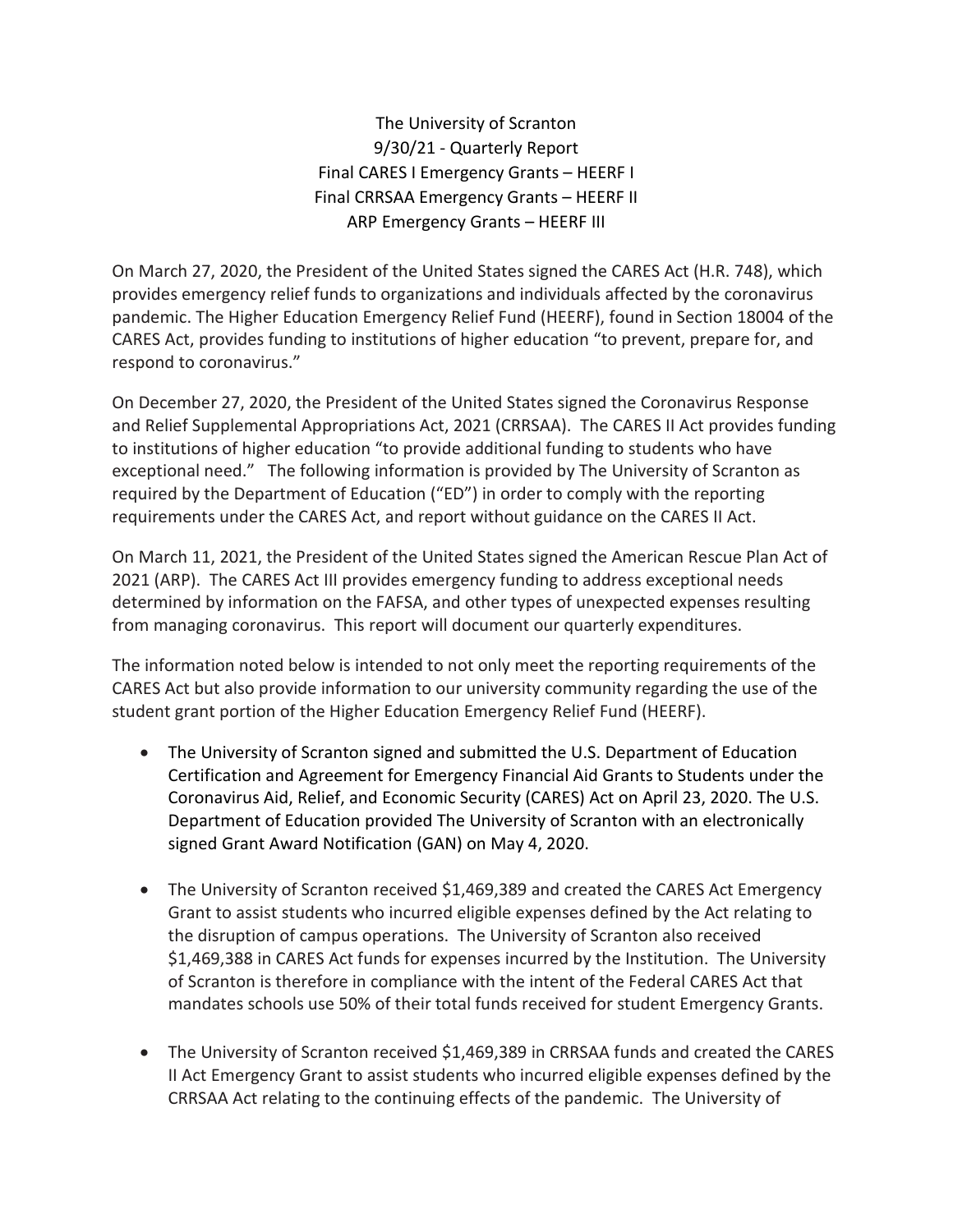Scranton also received \$2,828,116 in CRRSAA Act funds for expenses incurred by the Institution. The chart below shows the CRRSAA Emergency Grants awarded and Institutional funds drawn for the quarter.

- The University of Scranton received \$3,873,712 in ARP Funds and created the CARES III Emergency Grant to assist students with exceptional needs as determined b the FAFSA, and other unexpected expenses relating to the continued effects of the pandemic. The University also received \$3,873,242 in ARP Act funds for expenses incurred by the Institution. The chart below shows the ARP Emergency Grants awarded for the quarter.
- The total estimated number of undergraduate and graduate students who may have qualified for the CARES Act Emergency Grant was approximately 4,000. Eligibility was determined in accordance with Section 484 in Title IV of the Higher Education Act of 1965, as amended, and under Section 18004(a)(1) of the CARES Act. Student eligibility was measured as of March 13, 2020, the last date of on-campus classroom activity.
- On May 13, 2013, University President Rev. Scott R. Pilarz sent an e-mail to all undergraduate and graduate students who were enrolled on-campus for the 2020 spring term, announcing the availability of the CARES Emergency grant and instructions on how to request funding for additional expenses attributable to the disruption of oncampus operations. Further communications about the availability of the grant were communicated in weekly updates, and a special message was added to the my.scranton login site. The recommended application submission date was May 20, 2020, and all applications received by close of business on June 4, 2020, were honored.
- For CRRSAA (CARES II) Emergency grants, the University made the decision to award grants to students following the Act's guidance that directed schools to provide grants to students prioritizing students who have exceptional need first. All funds were awarded by the Financial Aid Office and completed by the month ending May 2021.
- For ARP (CARES III) Emergency grants, the University following the Act's guidance, is awarding funds to students with exceptional need, and allowing student's to complete an application for funds detailing other unexpected expenses from dealing with the effects of the pandemic. On September 1, 2021, University President Rev. Joseph Marina sent an email to all undergraduate and graduate students announcing the availability of the funds, and stating the ending date for applications to be September 26, 2021.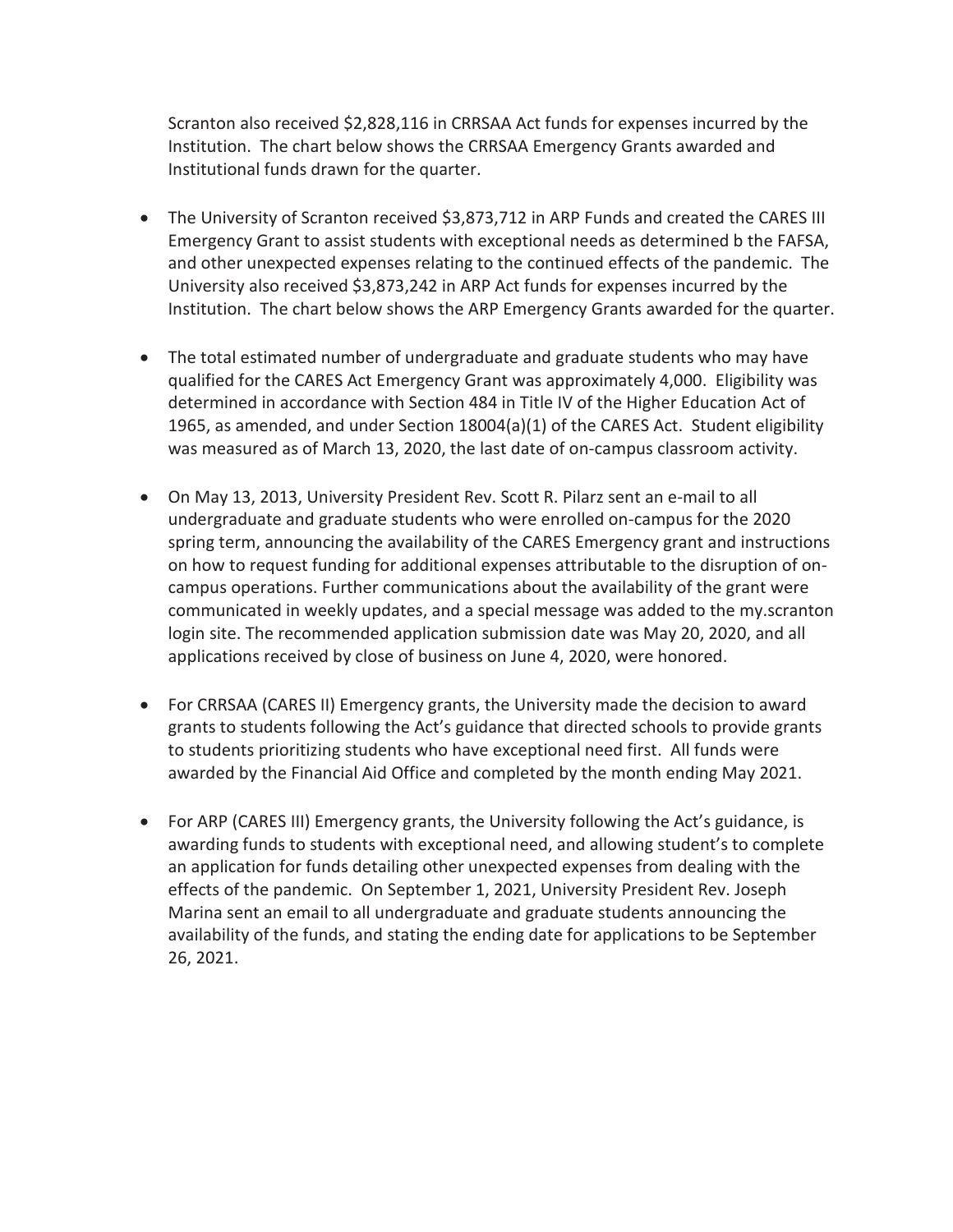• Below is a review of award activity as of Septeber 30, 2021:

| <b>CARES I Report on Recipients &amp;</b><br><b>Expenditures</b> | <b>Unduplicated</b><br><b>Students</b><br>Awarded | Grants<br>Awarded |
|------------------------------------------------------------------|---------------------------------------------------|-------------------|
| 30 Day Report-June 4, 2020                                       |                                                   |                   |
| Initial 45 Day Report-July 15, 2020                              | 2,018                                             | \$1,438,884       |
|                                                                  | 2,018                                             | \$1,438,884       |
| Quarterly Report - Sept 30, 2020                                 |                                                   |                   |
|                                                                  | 2.023                                             | \$1,448,529       |
| Quarterly Report - Dec 31, 2020                                  |                                                   |                   |
|                                                                  | 2,026                                             | \$1,453,206       |
| Final Quarterly Report - March 31,                               |                                                   |                   |
| 2021                                                             | 2,025                                             | \$1,453,206       |
|                                                                  |                                                   |                   |

| <b>CRRSAA - CARES II Report on</b><br><b>Recipients &amp; Expenditures</b> | <b>Unduplicated</b><br><b>Students</b><br>Awarded | <b>Grants</b><br><b>Awarded</b> |
|----------------------------------------------------------------------------|---------------------------------------------------|---------------------------------|
| Quarterly Student Report - March<br>31, 2021                               | 56                                                | \$14,060                        |
| Institutional Draw - Room & Board<br>Refunds from Spring 20 COVID          |                                                   | \$26,774                        |
| Final Quarterly Student Report -<br>June 30, 2021                          | 2,547                                             | \$1,485,572                     |
| Institutional Draw - Room & Board<br>Refunds from Spring 20 COVID          |                                                   | \$2,828,116                     |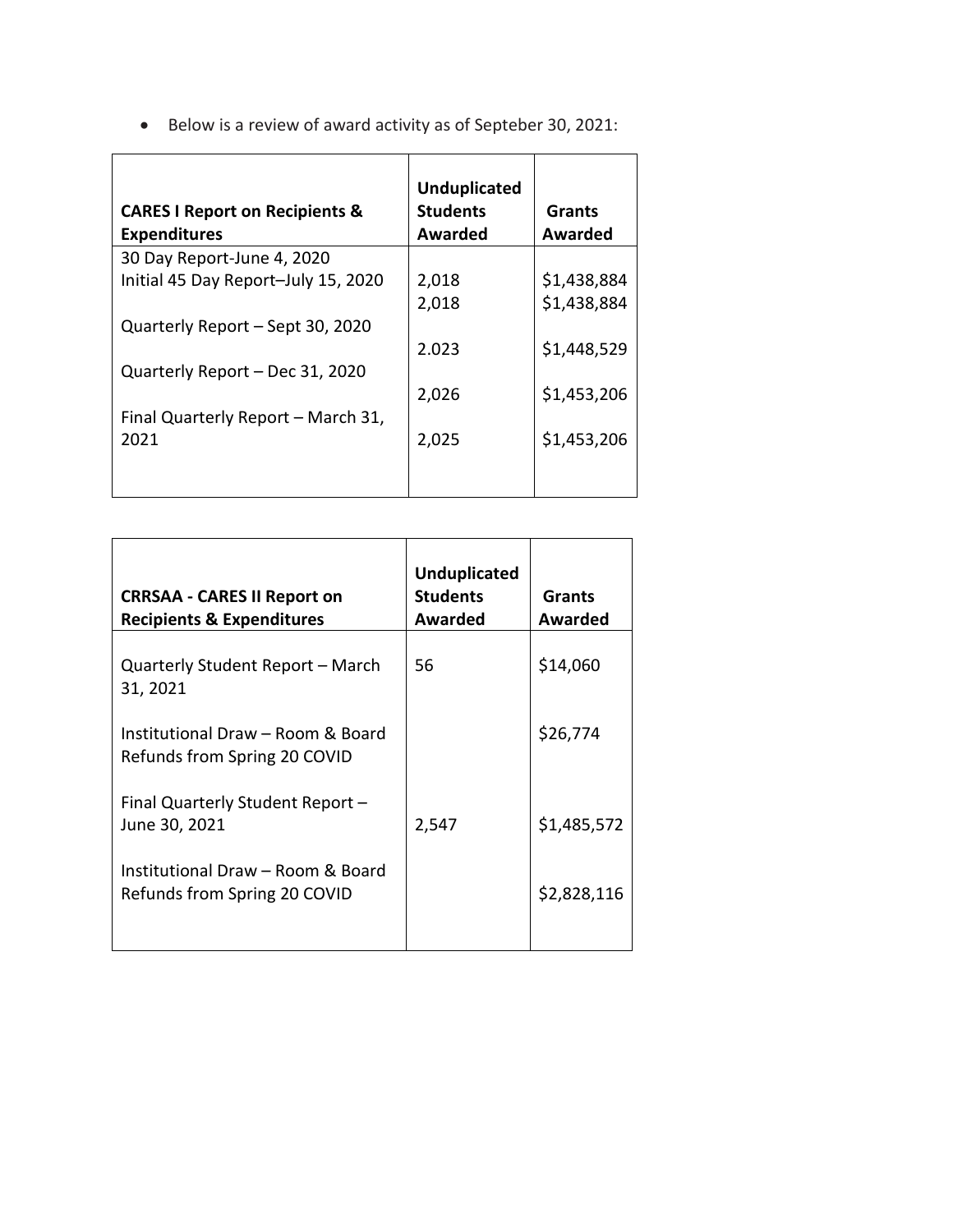| <b>ARP - CARES III Report on</b><br><b>Recipients &amp; Expenditures</b> | <b>Unduplicated</b><br><b>Students</b><br><b>Awarded</b> | <b>Grants</b><br><b>Awarded</b> |
|--------------------------------------------------------------------------|----------------------------------------------------------|---------------------------------|
| Quarterly Student Report - Sept 30,<br>2021                              | 3                                                        | \$3,964                         |

- Student eligibility for CARES Act Emergency Grant funding was determined by collecting eligible expenses on our online application. Applicants were able to report additional expenses incurred or expected to be incurred due to the disruption of on-campus operations due to COVID-19. Categories included food expense (maximum \$300), living at home expense for off-campus students who were required to continue rental payments (\$300 allowance based upon equivalent expense listed in our student budget for students living with parents), transportation expense (maximum \$2,000), technology expenses (maximum \$2,000) and miscellaneous expenses (maximum \$1,000). Each application was reviewed, and in some cases it was necessary to make professional judgments to adjust reported expenses to be more in line with all applicants' requests. Our contingency plan to reduce awards, should the amount of requests exceed our allocation, was to prorate grants based on Expected Family Contributions, EFCs, calculated from the 2019-20 Free Application for Federal Student Aid, FAFSA. It was not necessary to exercise this contingency plan, as all eligible expenses reported up until end of business on June 4, 2020 were honored. Since the University did not expend 100% of its Student Emergency Grant Funds as of June  $4<sup>th</sup>$ , valid requests will be honored until all funds are expended.
- Student eligibility for CRRSAA CARES II Act Emergency Grant funding was determined by reviewing student financial need and prioritizing students with exceptional need. The Financial Aid Office grouped the students into tiers of based on EFC, and is awarding funds fairly based on the groupings and numbers of students within each tier. Student requests for CARES II funds were also reviewed, and awarded in accordance with funds available and student eligibility.
- Student elgibility for ARP CARES III Act Emergency Grant funding was determined by reviewing student financial need and prioritizing students with exceptional need. The Financial Aid Office grouped the students into tiers of based on EFC, and is awarding funds fairly based on the groupings and numbers of students within each tier. An application process also allowed students to document other unexpected expenses similar to the CARES I Act was also used to allow students to request funding. As of September 30, 2021, Financial Aid was in the process of reviewing both groupings to make awards to students.